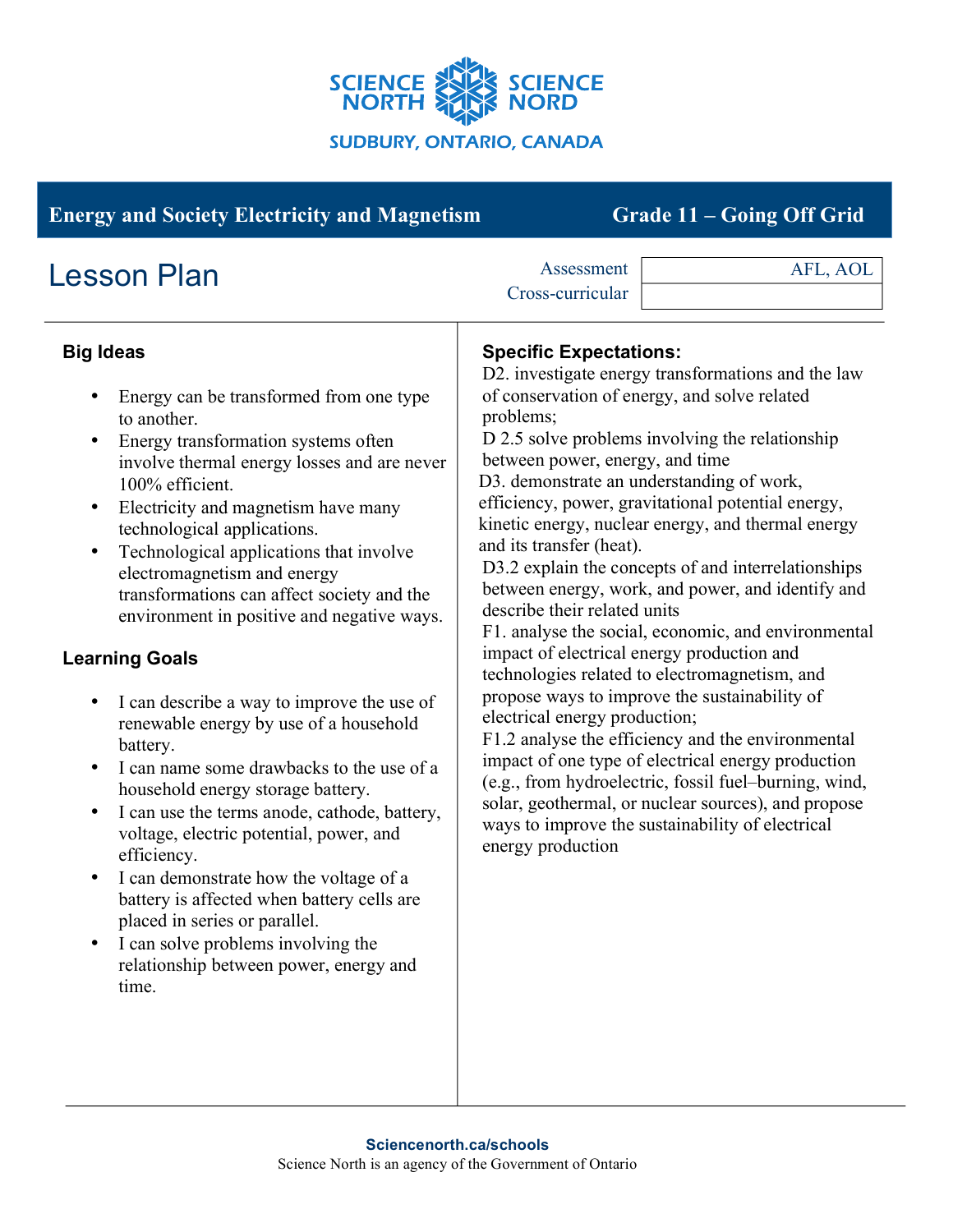### **Description:**

In this lesson students will make a saltwater battery to learn about battery technology. They will demonstrate how the voltage of a battery is affected when battery cells are placed in series or parallel. This lesson should be used after completing the unit Energy and Society, and when learning about the efficiency and environmental impact of energy production (in Electricity and Magnetism). It is helpful if students have already learned about electrical circuits – voltage, work, power, series and parallel circuits and efficiency. **This lesson is intended for the university level.**

| An empty container or basin for underneath the ice |
|----------------------------------------------------|
|                                                    |
| Could you run your household on a Tesla            |
| Powerwall questions (Student and Teacher)          |
|                                                    |
| https://rosedalephysics.wikispaces.com/SPH3U+U     |
| $nit+4+Energy$                                     |
| Further Power and Efficiency Questions (Student    |
| and Teacher)                                       |
|                                                    |
| <b>Safety Notes</b>                                |
| Students are to be careful when using electrical   |
|                                                    |

### **Introduction**

Energy production and conservation is an issue, which increasingly affects all of humanity and has repercussions both economically and politically both in Canada and globally. Energy generation affects the environment, regardless of the source. Habitats may be destroyed to create more hydroelectric, wind, or tidal capacity. Pipelines may be built and there may be an increased risk of oil spills or radiation leaks.

To help alleviate the situation, people are being encouraged to use renewable resources when possible while also continue to practice energy conservation. Using renewable energy, such as that collected from the sun by solar panels or from wind turbines seems to be the way forward for electricity generation. But what happens at night? When it is cloudy out? Or when there isn't enough wind? In order for renewable energy to be widely adopted, the most efficient method of distribution and storage would be for every household to produce and store their own energy for their own electrical uses.

There are a variety of energy storage solutions on offer from companies such as Orison SimpliPhi, Bosch, and Samsung. The first, and most popular by far, has been the introduction of the Powerwall from Tesla Motors. Elon Musk from Tesla Motors has been a charismatic figure in innovating and selling energy storage solutions for cars and homes.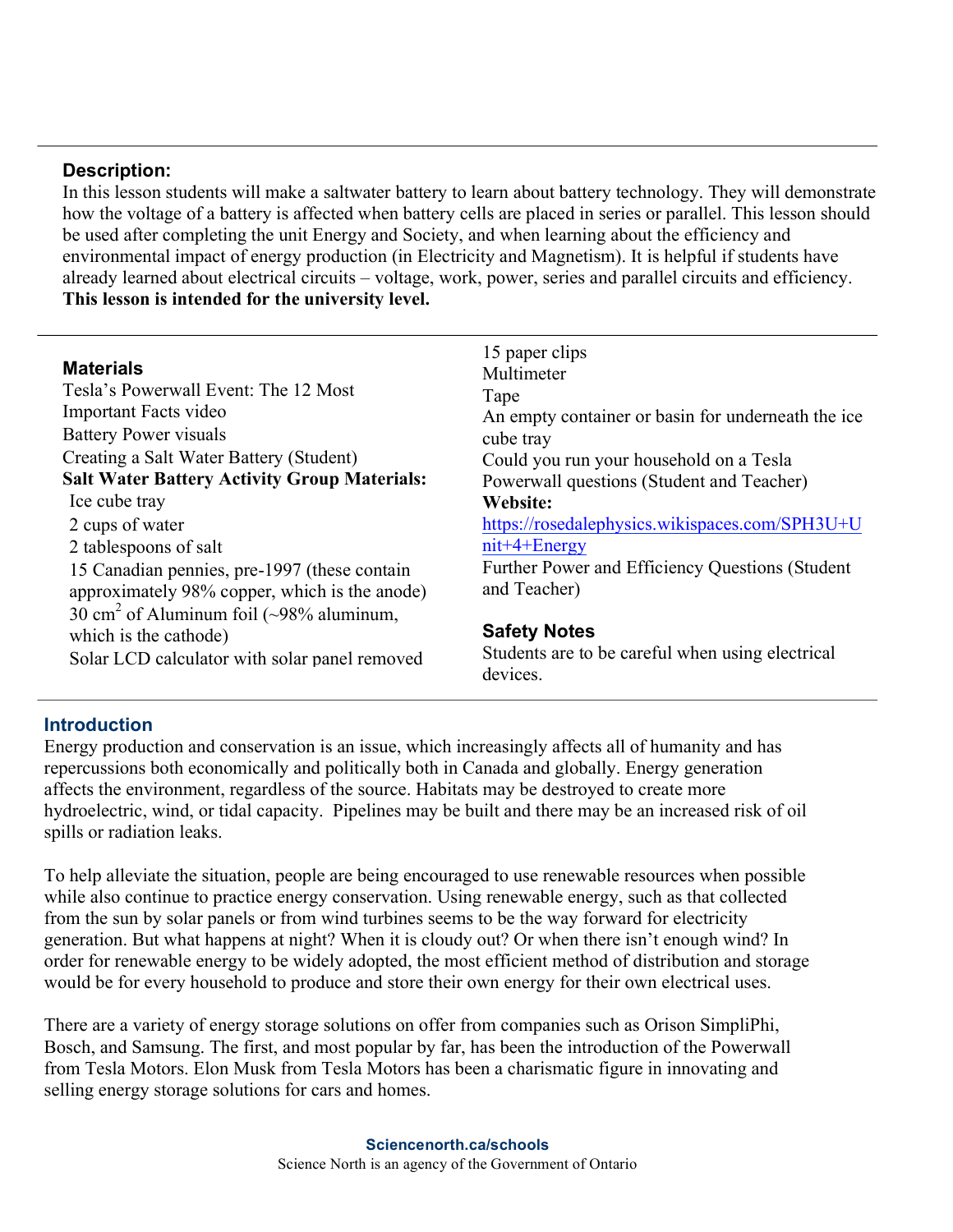Students should begin by watching the video: Tesla's Powerwall Event: The 12 Most Important Facts http://www.bloomberg.com/news/articles/2015-05-01/tesla-s-powerwall-event-the-11-mostimportant-facts Tom Randall

May 1, 2015 Retrieved January 27, 2016

Using the Battery Power Visuals (See Link), review some concepts about energy, circuits and batteries.

# **Action**

## **Saltwater Battery (See Link)**

Most household (and camp) batteries are "dry" batteries and made up of rare elements that must be mined from the earth, however, in pairs, we can demonstrate the same chemical energy storage principles by creating a "wet" battery.

## **Group Materials:**

- Ice cube tray
- 2 cups of water
- 2 tablespoons of salt
- 15 Canadian pennies, pre-1997 (these contain approximately 98% copper, which is the anode)
- 30 cm<sup>2</sup> of Aluminum foil  $(\sim 98\%$  aluminum, which is the cathode)
- Solar LCD calculator with solar panel removed (try the Dollar Store)
- 15 paper clips
- Multimeter
- Tape
- An empty container or basin for underneath the ice cube tray

## **Instructions:**

- 1. Fill a container with 2 cups of water and 2 tablespoons of salt.
- 2. Tape the pennies into the ice cube tray, one penny per cube. Place them such that they are taped to the divider between cubes (the side of the cube) and the tape is looped under the penny in the tray (instead of overtop).
- 3. Fold up small pieces of aluminum foil (around 2 cm squared) and tape them, similarly, into the cubes on the other side of the dividers.
- 4. Connect the anode and the cathode with a bent paper clip.
- 5. Pour saltwater into each cell of the ice cube tray. Make sure each metal is covered, but do not fill the cube to the top.
- 6. Measure the voltage of the battery using the voltage setting of the multimeter. Put the black lead into the anode side, and the red lead into the cathode side.
- 7. Now, attach the calculator and see if the battery can power it.